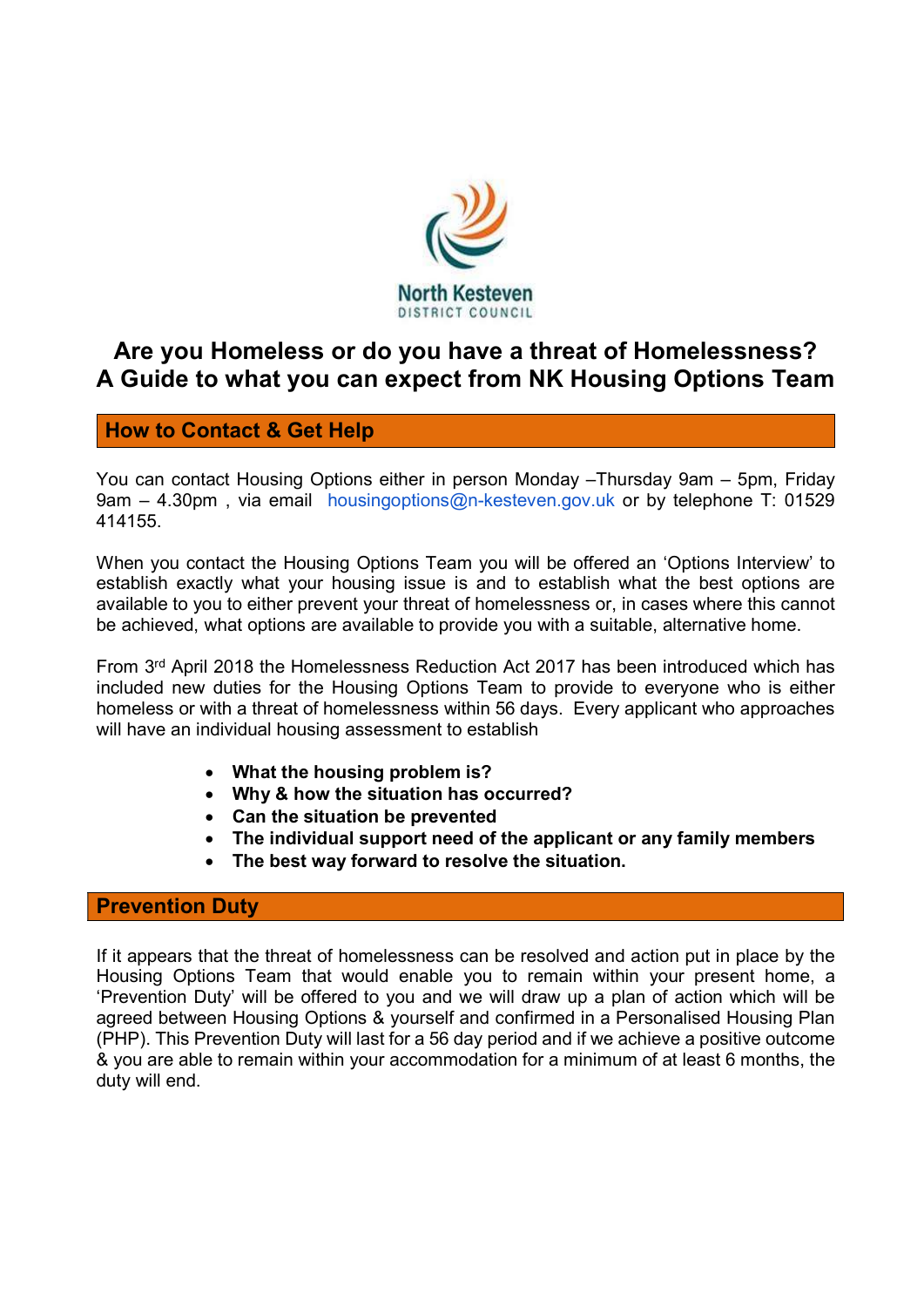### Relief Duty

If we are not able to prevent the threat of homelessness, Housing Options will then work to relieve your homelessness & find you suitable, alternative accommodation. In this situation you will be offered a 'Relief Duty' which will initially run for 56 days whilst action is taken to secure you an alternative home.

Certain criteria will need to be met in order for a relief duty to be offered to you & you will need to be:

- Eligible for assistance
- Homeless or with a threat of homelessness within 56 days
- Have a local connection to North Kesteven

### Information about you

Housing Options will carry out detailed and thorough enquiries. Every case is looked at individually and may involve contact with other agencies and people involved with you & your situation.

We will need you to provide all necessary information to enable us to enable us to assist you effectively. Required Information will include:

- Your name and address:
- Names and ages of the people who normally live with you; (birth certificates should be provided for proof);
- Proof that your children live with you (benefit award letters would confirm this);
- Details of any medical condition (a copy of your prescription would really help);
- All previous addresses and type of tenure eg: private rented, sharing with family
- All income and capital, (wage slips, bank statements, benefit award letters ;)
- **Employment details;**
- All outgoing financial commitments (rent books, mortgage statements, loans, etc);
- Where violence is alleged, a report from police, solicitor and/or doctors would help;
- Where relevant, Home Office information if you are subject to immigration control, passport and visa documents.

#### Enquiries we will make

- Eligibility are you entitled to assistance, as prescribed by law?
- Homelessness is there anywhere you are entitled to live that is both reasonable and suitable for you to occupy?
- Priority need are you considered to be in a "priority" group, as prescribed by law?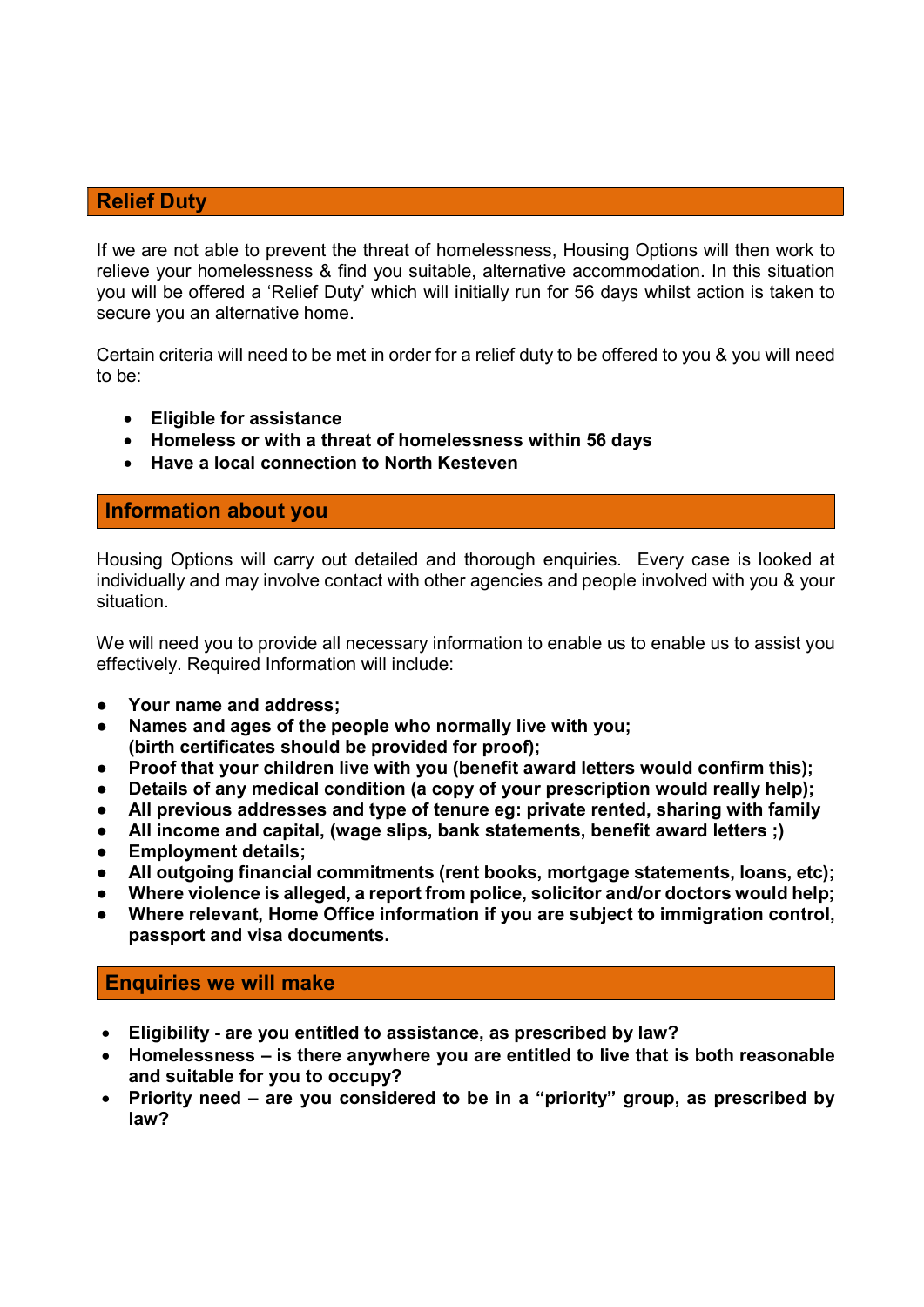- Intentionality did you deliberately do or fail to do something that led to you losing your home?
- Local Connection do you have a local connection to this Council area, if not, where do you have one?

# Providing accommodation & The Council's duty to assist you

#### Interim Accommodation

If you have nowhere to stay and we have reason to believe you are in priority need, we have a duty to provide you with temporary accommodation whilst our enquiries are completed.

Not everyone will be provided with temporary accommodation as the criteria only applies to certain groups of individuals:

- Pregnant or with dependent children resident with you on a permanent basis
- Care Leavers
- Homeless through emergency fire/flood etc..
- Any person determined as vulnerable through old age, physical or learning disability, mental health problems, fleeing violence or domestic abuse, time in care, prison or HM forces

You are not automatically vulnerable if you fit into one of these groups and further assessment of your needs and limitations will be assessed by Housing options before temporary accommodation may be provided for you.

Temporary accommodation can be provided in the form of hostels, shared accommodation, bed & breakfast or Council's own properties (furnished or unfurnished). If you are on a low income this accommodation may be eligible for Housing Benefit, if not you are responsible for the cost. You should complete a housing benefit claim immediately. The location of this accommodation can be anywhere within the North Kesteven District, occasionally we have placed households in neighbouring areas. We will ensure the accommodation is suitable and reasonable for your taking into account your household needs ie: location, facilities, size & type of property and any specific support or medical needs,

You will also be provided with a Housing Support Worker to help you maintain your temporary tenancy and other advocacy/signposting assistance.

If you are not considered to be in "Priority Need", the Council does not have to provide you with accommodation whilst we support you to resolve your housing issue.

We will however, provide you with information on emergency accommodation options that are available such as hostels. Due to the rural nature of our district it is unlikely that this will be available locally, but we will establish the best options available in the area/surrounding areas.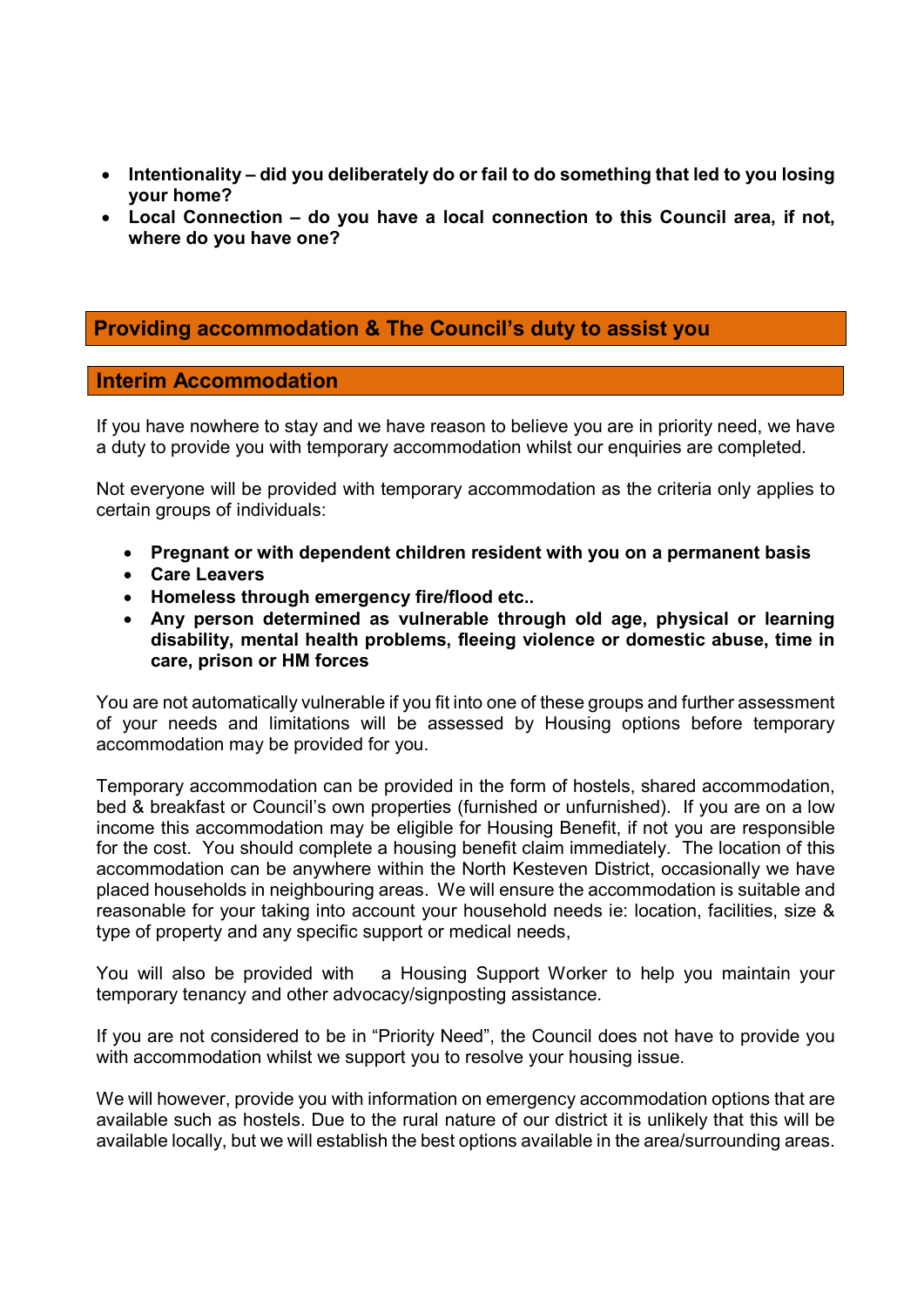We will also provide you with information and assistance to access other accommodation providers this may involve making referrals and applying to waiting lists.

Please note that Social housing is only one of the options available to those seeking alternative accommodation and may NOT be an option for everyone. The Duties to PREVENT & RELIEVE your homelessness are separate to the Lincs Homefinder housing register and the Housing Options Team will determine if this is a possible solution for you.

You must be aware that we are able to discharge our duty to you if we are successful in securing you accommodation that is considered suitable for your needs. This could be a private tenancy, supported accommodation or even accommodation with friends or relatives if negotiated for a minimum 6 month period.

#### Intentionally Homeless

During a Relief Duty you will be provided with support regardless of whether your situation was caused or contributed to by your own deliberate actions. However, such factors may have a bearing on the options available to you and you may not be entitled to any preference through the housing register if intentionality applies to you.

Once the 56 day Relief Duty ends, if we have been unsuccessful in resolving your accommodation needs and are unlikely to be successful in doing so, a full duty homeless application can be offered to you.

#### Full Housing Duty

A Full Housing Duty is accepted by the Council, once we have decided that you are:

- Eligible for assistance
- Homeless but not intentionally
- In priority need
- You have a local connection to the North Kesteven area.

A full Duty homeless application is only considered once all other options have been exhausted & are only offered in exceptional circumstances where efforts to resolve your housing needs through Relief Duties have been unsuccessful. This means we will ensure accommodation is available to you but might mean you have to stay in temporary accommodation longer until a suitable property comes available.

If at any time you refuse an offer of suitable accommodation, the Council may discharge their duty to you. This means that you will not be offered another property and will have to make your own arrangements and find alternative accommodation.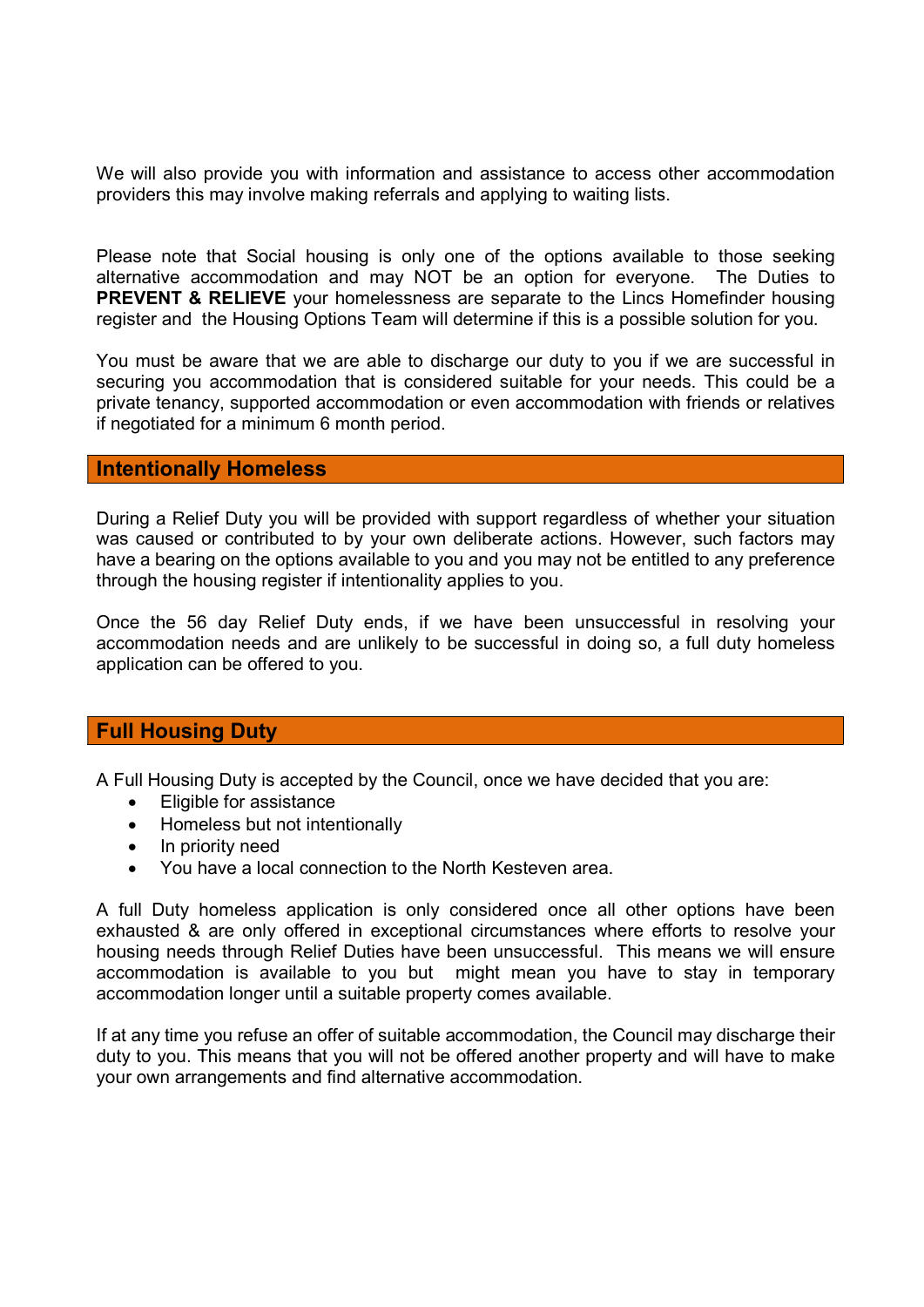The Council's duty to secure you accommodation will end if the following circumstances occur

- : You refuse an offer of alternative suitable temporary accommodation.
- You refuse an offer of suitable accommodation from the housing register.
- You accept an offer of an assured tenancy.
- You accept an offer of a qualifying assured short hold tenancy (Rent Assist Scheme).
- You cease to be eligible for assistance.
- You become homeless intentionally from your current accommodation.
- You voluntarily leave your current accommodation.

Never refuse an offer of accommodation without getting advice first. You can ask for a review about an offer of accommodation if you are not happy, which the Housing Options Team will explain to you.

### No Housing Duty but Assistance to help you find your own

If the Council does not have to provide you with accommodation, it does not mean we will not help you at all. We will provide you with information, advice and assistance to help you find your own accommodation, please see Section "Other Assistance"

# Other Assistance

The Council has a range of advice and practical assistance to help people either secure alternative accommodation or help them stay in their existing homes this includes but is not limited to:

- Information on other housing providers
- Arranging applications and interviews with other housing providers
- Information on renting in the private sector
- Paying rent in advance or providing a guarantee for deposits
- Paying administration or credit check fees for letting agents
- Arranging transport to access accommodation
- Referral to a Housing Support Worker
- Carry out security works recommended by the Police
- Negotiating with landlords, mortgage lenders, family and friends
- Referrals to Money Advice Service to help with debts and agreeing payments to lenders